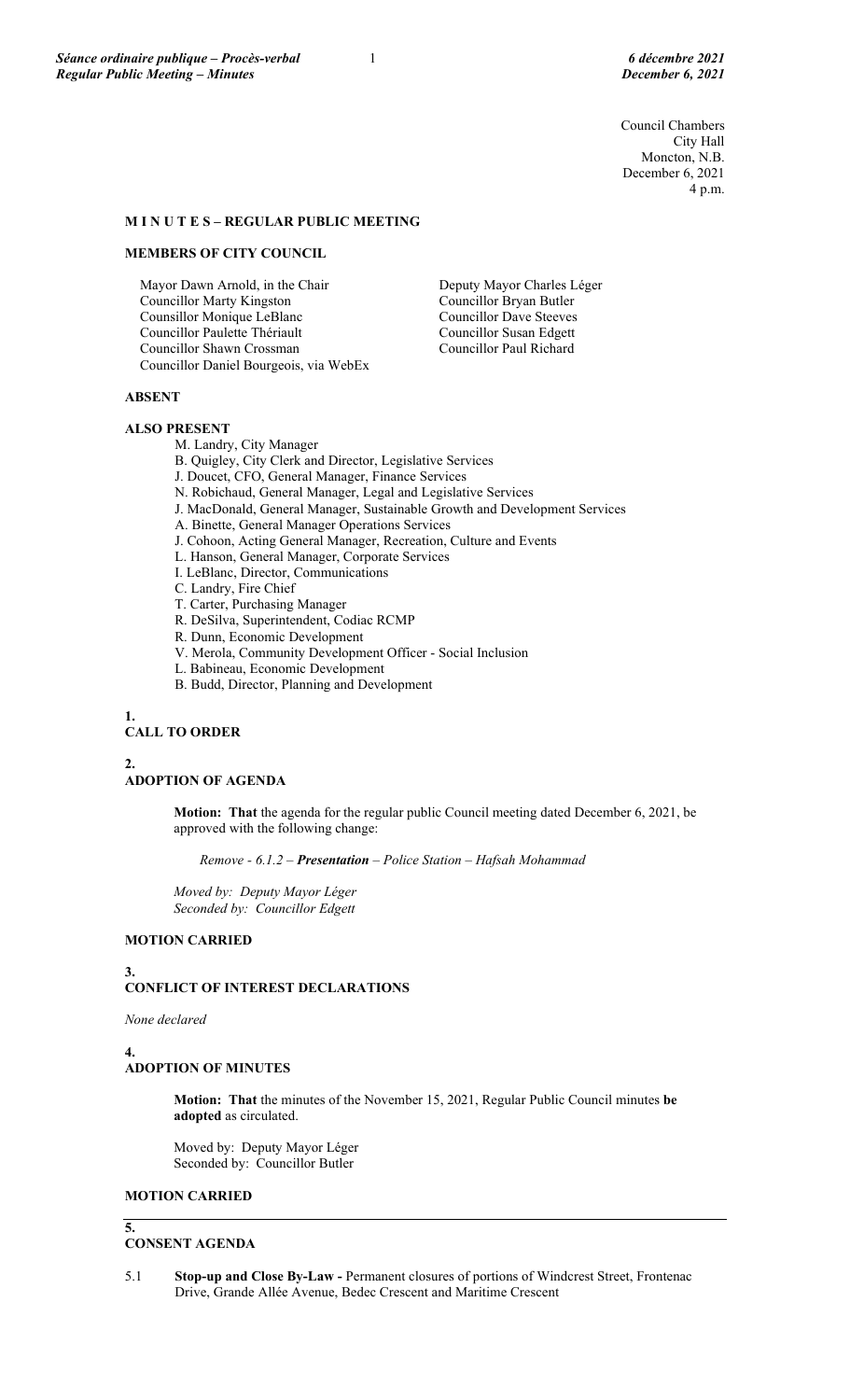**Motion: That** Moncton City Council set the public hearing date to hear any objections to By-Law T-221.1, being a By-Law in amendment to the Stop-up and Close By-Law to the December 20, 2021 Regular Public Council Meeting; and that Administration be directed to publish notice of the hearing, and that the notice be prepared following the requirements of the Stop-up and Close By-Law; and that Moncton City Council give first reading to By-Law T-221.1, being a By-Law in amendment to the Stop-up and Close By-Law.

*Moved by: Councillor Crossman Seconded by: Councillor Kingston*

### **MOTION CARRIED**

### **PUBLIC AND ADMINISTRATION PRESENTATIONS**

### **6.1 PUBLIC PRESENTATIONS**

## 5 minutes

**6.**

- 6.1.1 **Presentation** Atlantic Wellness Center Andrew LeBlanc, Executive Director Mr. LeBlanc provided an update to Council on the Atlantic Wellness Center. The centre was founded in 2012 and offers the following services :
	- Free mental health services to youth, ages 12-21
		- Free individual therapy for 350-400 youth per year
	- 3000 hours of service per year
	- No cap on sessions

#### **Statistics**

- Approximately 2/3 of clients are Moncton residents
- More than 3500 hours of service in 2021 as of October 31
- 22% of referrals report suicidal ideation
- 32% of referrals are not eating regularly
- 57% of referrals say without Atlantic Wellness they would have had no where to go.
- 45% of referrals says they've had thoughts of hurting themselves or another person in the last 3 months

#### Funding

- Grants, donations and foundations  $= 66\%$
- Fundraising = 25%
- Government  $= 9\%$
- Currently in a 5-year funding agreement with the City of Moncton.
- Every \$85 raised = 1 hour of therapy

#### 6.1.2 **Presentation** – Police Station – Hafsah Mohammad

*Not present this evening*

### 6.1.3 **Presentation** – Wisdom of Age Exhibit – Maurice Henri

Mr. Henri came before Council to increase public awareness of Phase one of his exhibit entitled Wisdom of Age currently at Resurgo Place. This exhibit is a multimedia project that depicts the stories and life experience of seniors within our region. Its goal is to showcase how our aging population has contributed to our society. Twenty-eight seniors are featured in the exhibit.

Mr. Henri's goal is to continue doing this type of exhibit and eventually publish a book on the project.

#### **Other Presentation**

2 minutes

#### **6.2 ADMINISTRATION PRESENTATIONS**  15 minutes

### 6.2.1 **Update** – **RCMP** – Superintendent Ron DeSilva

Continue to target priority offenders and two warrants have been issued. Seizures of firearms and ammunition.

Eleven bars in the region were visited on November 30, along with Public Safety. From this initiative – 350 people were checked – which resulted in two weapons being seized, several tickets were issued for having minors in the bar, and one arrest was made on an outstanding warrant.

As part of the traffic initiatives a total of 300 vehicles were checked. Out of these checks, tickets were issued for the following:

- 2 seven-day suspensions,
- 2 individuals operating under the influence
- 2 suspended drivers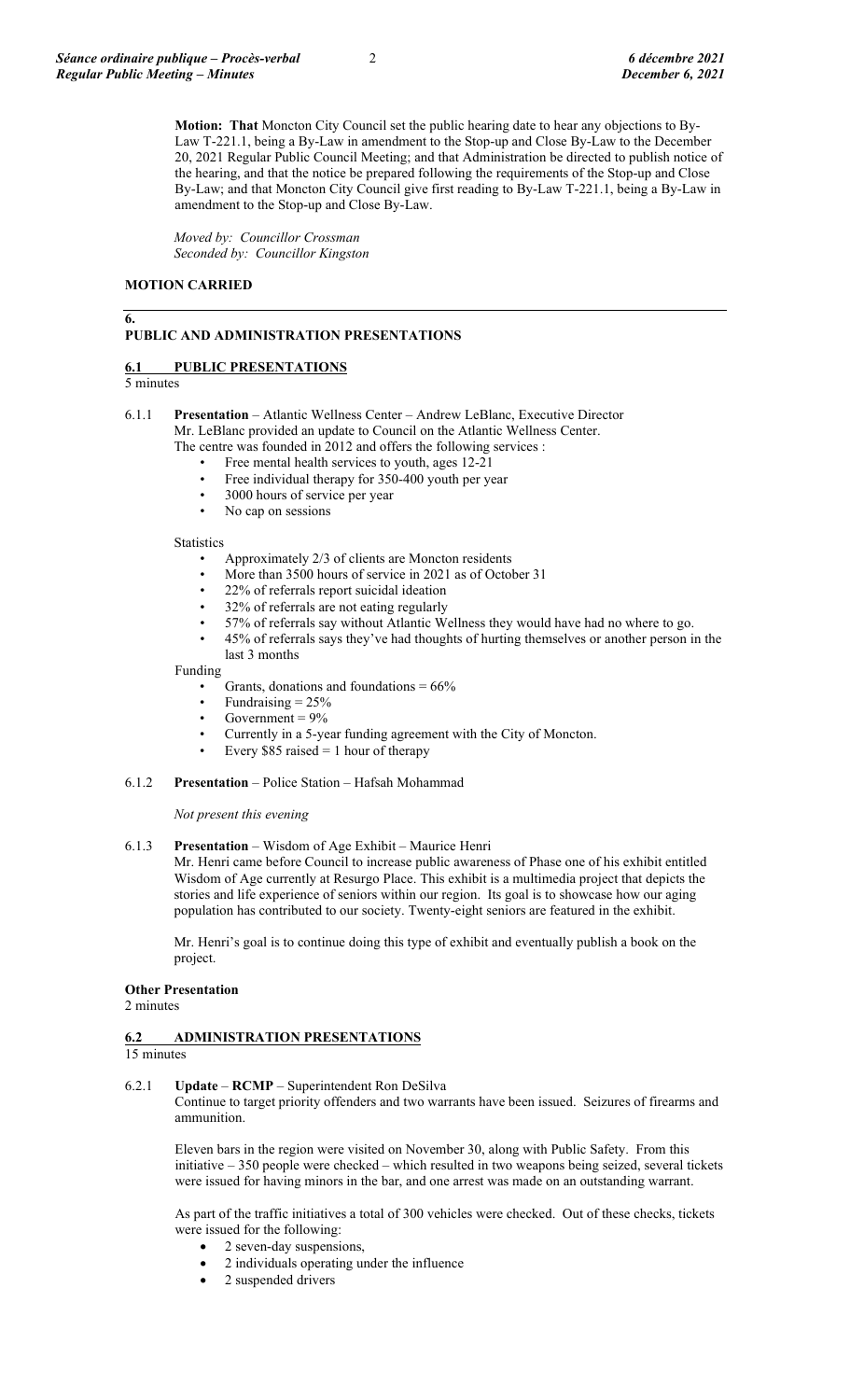Several other tickets and warnings were issued.

In November, 35 calls were received for the Mobile Crisis Unit, and 22 of these calls did not need individuals go to the ER. When an officer must escort a patient to the ER, that is usually 3 hours out of their shift.

Superintendent DeSilva advised Council that crime map and stats have been uploaded to the CRPA site.

Councillor Steeves requested a review of the speeding on Ryan Street.

Superintendent DeSilva spoke to the security in the downtown area, and future plans for policing in the downtown core, including a community policing unit.

#### 6.2.2 **Presentation** – Community Task Force on Homelessness and Downtown Security – John Wishart – CEO, The Chamber of Commerce for Greater Moncton

Mr. Wishart came before Council to provide an update on the Community Task Force on Homelessness and Downtown Security. An action report has been made public on November 6, 2021.

#### **27 Actions items have been identified, and these have been broken down into the following 7 categories:**

- **Governance**
- Addiction and Mental Health Services/Support
- **Shelter Operations**
- Housing First
- Complex Needs
- Safe supply Law Enforcement

Mr. Wishart advised Council that the task force has received \$50,000 from Reaching Home which are Federal funds. This will help implement the 27 Action items been identified in the action plan, as well as help fund the hire of an Action Plan Managing Director for the program.

Next Steps:

- Begin discussion with the Province of NB on mental health and addictions support for
- shelters and the creation of a Mental Health Court.
- Increase the downtown presence of Codiac Regional RCMP
- Launch the Complex Needs and Nexus Pilot Programs
- Task Force, GMHSC, Rising Tide Community Initiatives and Codiac Regional RCMP , with the support of the Action Report Managing Director, will report to the community at two-month intervals on the progress of these commitments.

It was suggested that perhaps the Task Force report monthly, as opposed to two-month intervals.

# **PLANNING MATTERS**

**7.**

### 7.1 **New Rezoning Application** – 456 McLaughlin Drive

Mr. Budd provided an overview of an application received from Castlemount Properties Inc., landowner, to rezone 456 McLaughlin Drive from R2 (Two-unit dwelling) to R3 (Multiple-unit dwelling) to accommodate the construction of a one and a half-storey rental office and maintenance building to be used as an accessory use for the multiple-unit dwellings to the rear.

The applicant is proposing to reconfigure the subject lot by consolidating it with the large lot behind it.

The plan is to construct a one and a half storey building with a rental office at the front and space for maintenance equipment for the property at the rear. It will become an accessory use to the existing multiple-unit dwelling and a future second multiple-unit dwelling located to the rear of the subject lot.

That a public hearing be set for January 17, 2022; and That By-law Z-220.10 be referred to the Planning Advisory Committee for its written views.

**Motion: That** Moncton City Council proceed with the Zoning By-law amendment being By-law Z-220.10 and:

- 1. That Council give 1st reading to Zoning By-law amendment By-law Z-220.10;
- 2. That a public hearing be set for January 17, 2022; and
- 3. That By-law Z-220.10 be referred to the Planning Advisory Committee for its written views; and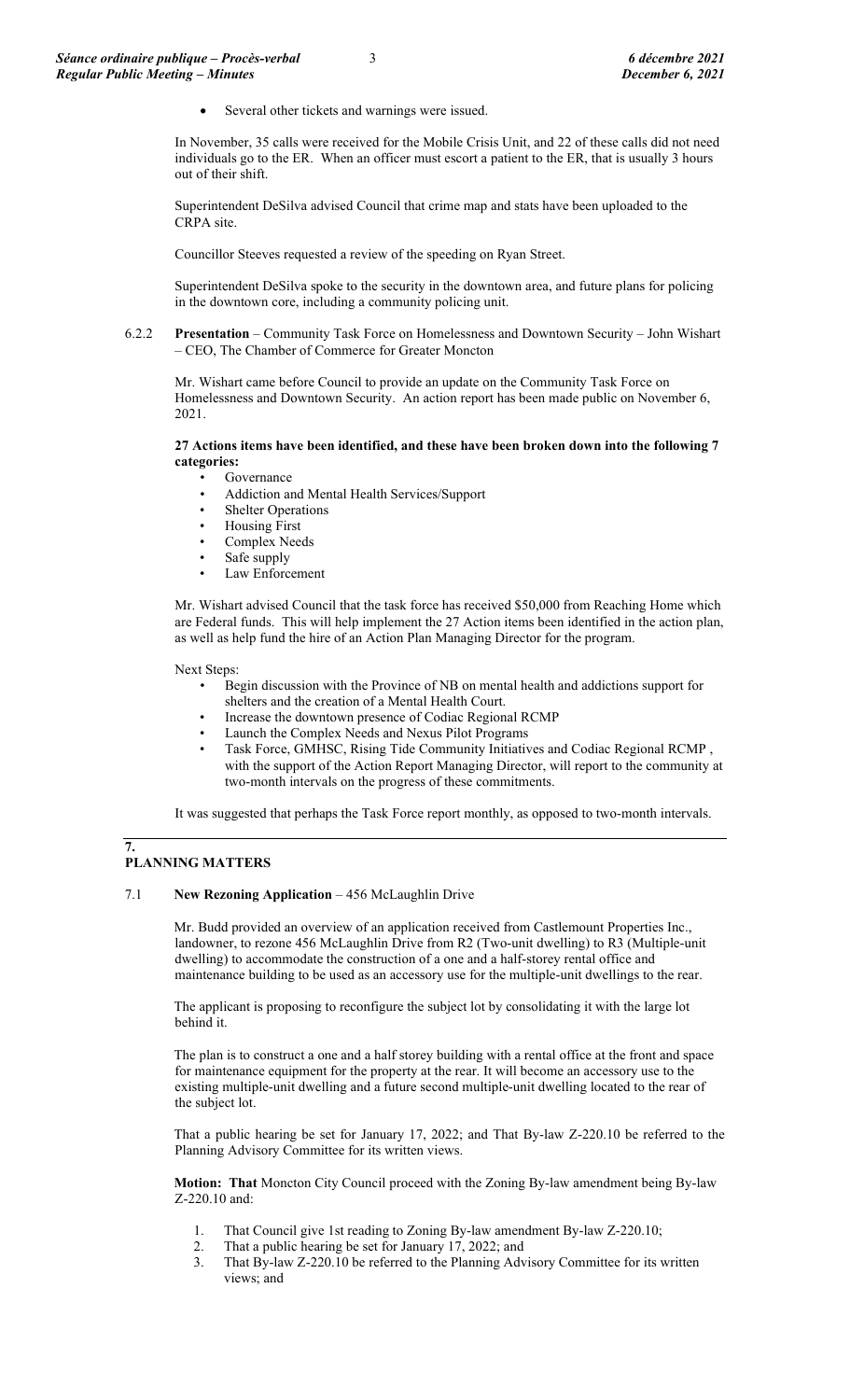The rezoning, if approved, should be subject to a resolution with conditions including but not limited to:

- 1. That the properties (PID 00778076 & 70567581) be consolidated prior to the issuance of a Building and Development permit;
- 2. That the fence on the north side be opaque and made of wood, PVC, or another similar quality material, but shall not be chain link;
- 3. That the fence be installed as soon as possible, weather permitting, but no later than six months after the completion of the building construction;
- 4. That despite section 36(1)(d) of Zoning By-law Z-220, the accessory building is permitted to be located in the front yard;
- 5. That despite section 36(1)(a) of Zoning By-law Z-220, the total height of the accessory building is permitted to be increased from 6 metres to 7.6 metres;
- 6. That despite section  $36(1)(c)$  of Zoning By-law Z-220, the height of the accessory building from the established grade to the underside of eaves of the gable roof is permitted to be increased from 3 metres to 4.6 metres;
- 7. That all uses of land pursuant to this agreement shall conform with the provisions of the City of Moncton Zoning By-law, as amended from time to time, except as otherwise provided herein;
- 8. That nothing contained herein shall prohibit or in any way limit the Developer's right to apply for a variance pursuant to the provisions of the Community Planning Act; and,
- 9. The development shall be carried out in substantial conformance with the plans and drawings submitted as Schedule B;

*Moved by: Councillor Edgett Seconded by: Councillor Richard*

## **MOTION CARRIED**

7.2 **Public Comments** on the Potential Disposition of a Portion of PID 70288790 (1299 Main Street)

Earlier in 2021, City Council directed Administration to proceed with the public notice provisions of the Acquisition/Disposition of City-Owned Land Policy ("Policy") for a portion of PID 70288790 ("Subject Property") by installing signs on the Subject Property and providing a notice to all residents within 100 metres of the Subject Property ("Notice to Residents").

In accordance with the Policy and through the Notice to Residents, the residents located within 100 metres of the Subject Property have been notified that City Council will be considering the disposition of the Subject Property at the December 6, 2021, Public Council Session and have been invited to provide their input regarding same.

Administration is reporting that no comments, other than expressions of interest to acquire the Subject Property, were received from the public following the public notices.

Council's decision regarding potential disposition and process for same will be dealt with separately once the public has had this opportunity to provide comment.

7.3 **Public Comments** on the Potential Disposition of a Portion of PID 70351614 (located near Halifax Street)

On October 12, 2021, City Council directed Administration to proceed with the public notice provisions of the Acquisition/Disposition of City-Owned Land Policy ("Policy") for a portion of PID 70351614 ("Subject Property") by installing signs on the Subject Property and providing a notice to all residents within 100 metres of the portion of the Subject Property ("Notice to Residents").

In accordance with the Policy and through the Notice to Residents, the residents located within 100 metres of the Subject Property have been notified that City Council will be considering the disposition of the Subject Property at the December 6, 2021, Public Council Session and have been invited to provide their input regarding same.

Administration is reporting that no comments were received from the public following the public notices.

Once City Council has considered all input resulting from the public notices, has deliberated regarding the disposition of the Subject Property and authorizes the disposition of the Subject Property, Administration will present the details, conditions, and requirements of the disposition at a subsequent City Council Private Session pursuant to paragraph 68 (1) (d) of the Local Governance Act, SNB 2017, c.18.

**Motion: That** Moncton City Council declares the portion of the City-owned land bearing Service New Brunswick PID 70351614 located near Halifax Street in the City of Moncton as surplus, authorize its disposition and direct Administration to present the details, conditions, and requirements of the disposition at a subsequent Private Council Session pursuant to paragraph 68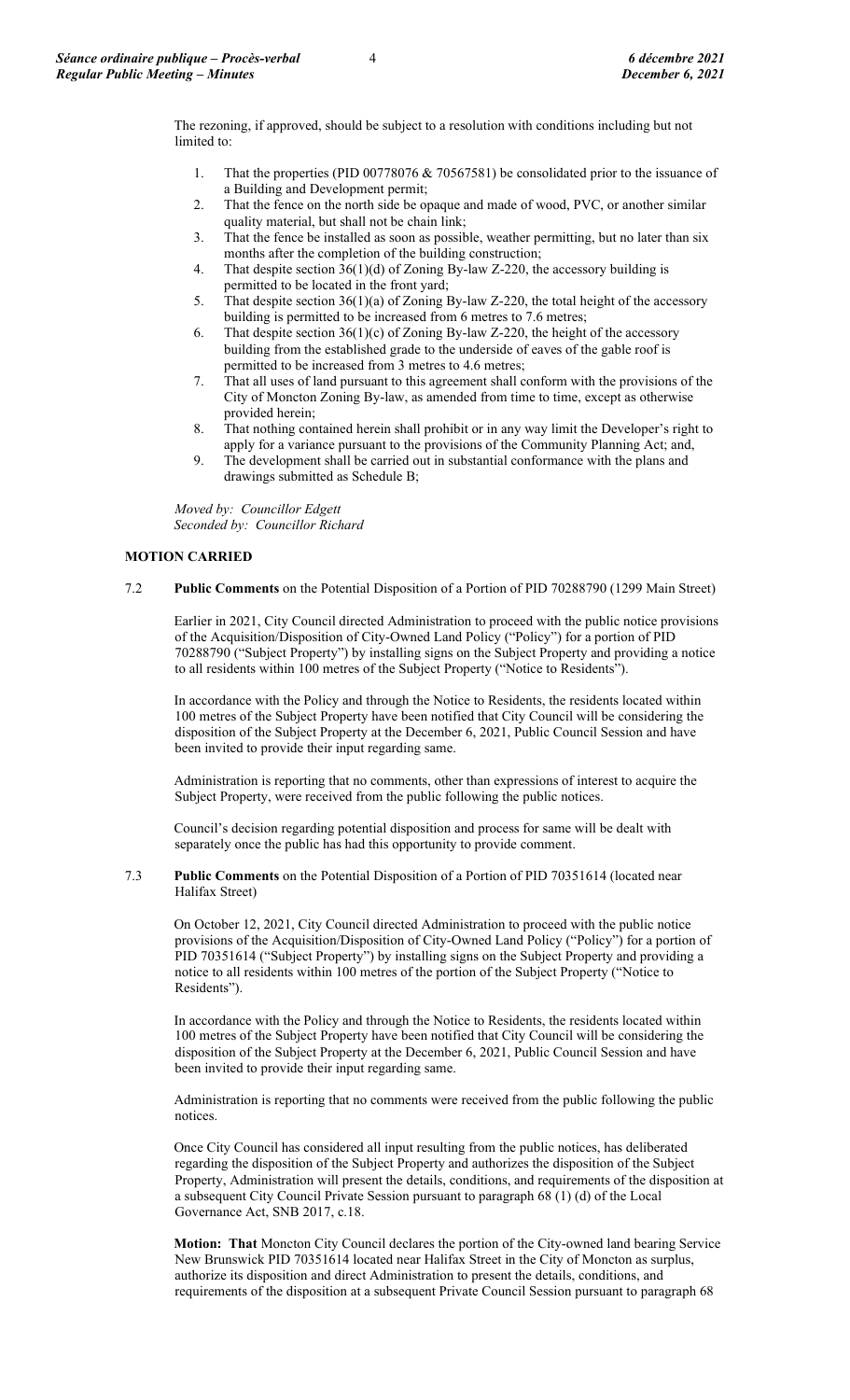(1) (d) of the Local Governance Act, SNB 2017, c.18, for review and approval by Moncton City Council.

*Moved by: Deputy Mayor Léger Seconded by: Councillor Richard*

### **MOTION CARRIED**

*Nay:* 

*Councillor Butler*

### **8.**

## **STATEMENTS BY MEMBERS OF COUNCIL**

*Councillor Richard* thanked all citizens that reached out to him while he dealt with COVID-19. He encouraged all to follow Public Health guidelines.

*Councillor LeBlanc* spoke of this past weekend meeting of AFMNB. A presentation was made of the Louis J. Robichaud award to former Mayor Léopold Belliveau.

#### **9.**

# **REPORTS AND RECOMMENDATIONS FROM COMMITTEES AND PRIVATE MEETINGS**

### 9.1 **Recommendation(s)** – Private session – November 8, 2021

**Motion: That** Moncton City Council approve the Request for Development Proposal for the sale and development of a portion of the City-owned property bearing Service New Brunswick PID #70288790 located at 1299 Main Street in the City of Moncton, and direct Administration to release the Request for Development Proposal proposed to interested proponents in order to receive and evaluate property development proposals in a fair, transparent, and equitable manner.

Moved by: Deputy Mayor Léger Seconded by: Councillor Kingston

### **MOTION CARRIED**

### 9.2 **Recommendation(s)** – Committee of the Whole – November 22, 2021

**Motion: That** Moncton City Council approve the revised Monuments, Memorials and Amenities Policy and Memorial Bench and Tree Policy.

Moved by: Councillor Thériault Seconded by: Councillor Kingston

# **MOTION CARRIED**

**Motion: That** Moncton City Council:

Extend the Central Business District / Business Improvement Area (BIA) Financial Incentive Program until December 31, 2022; and

Direct Administration to undertake a full review of the CBD/BIA Financial Incentive Program in 2022 and report back to Council with recommendations.

Moved by: Councillor Thériault Seconded by: Deputy Mayor Léger

### **MOTION CARRIED**

### 9.3 **Recommendation(s)** – Committee of the Whole – November 29, 2021

**Motion: That** Moncton City Council authorize the unbudgeted expenditure of \$50,000 towards the Optional Services contract with Watson and Associates for the creation of a new Harrisville Boulevard – Marriott Drive – Warner Street Development Charge Area By-Law.

*Moved by: Councillor Edgett Seconded by: Councillor Thériault*

### **MOTION CARRIED**

#### **10. REPORTS FROM ADMINISTRATION**

10.1 **Public Hearing** – 2022 BIA Budget – Anne Poirier-Basque, Executive Director – *Objections received*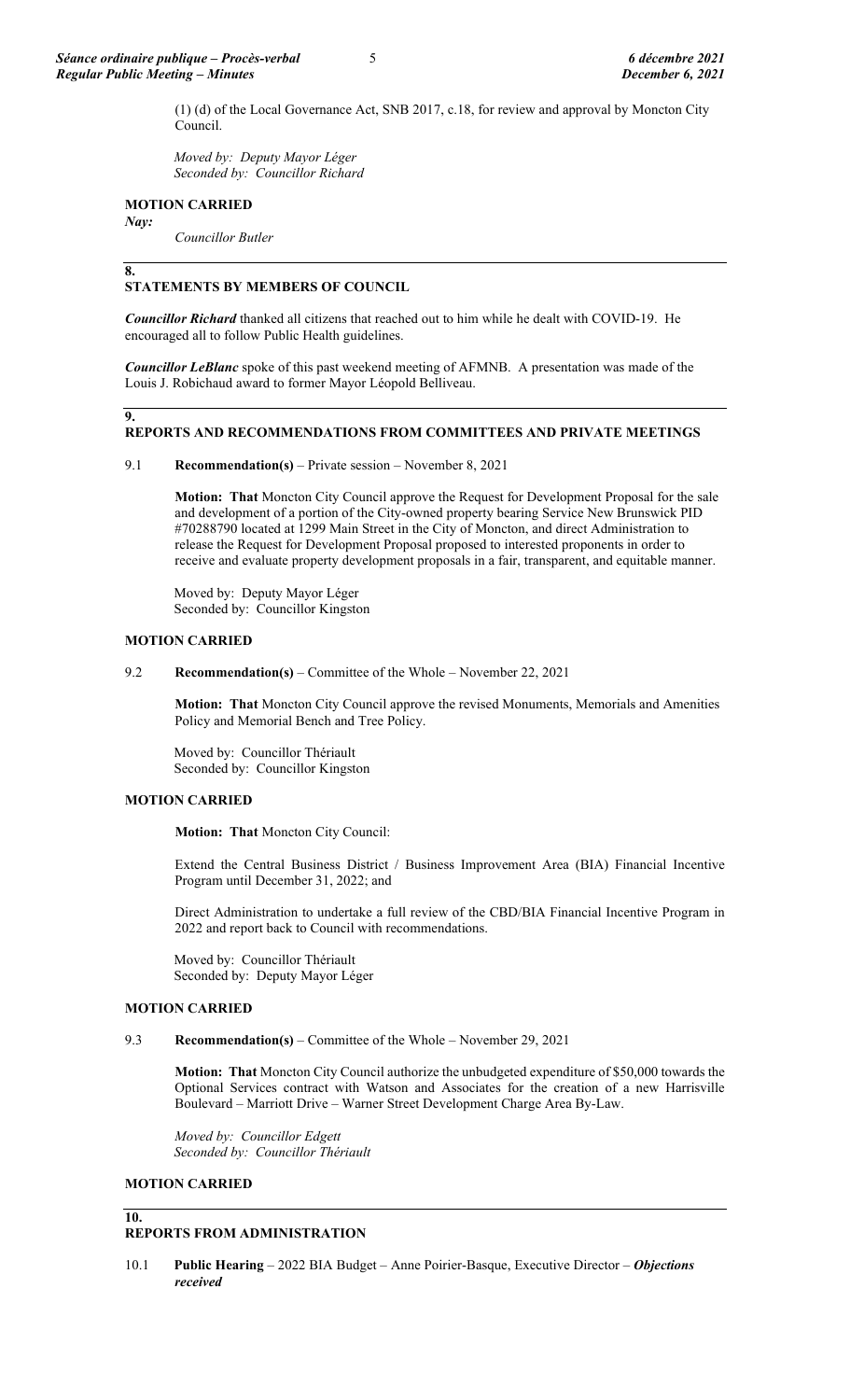Objection from Stile has been removed – they were inadvertently added to the list of objectors by those submitting correspondence to the City of Moncton.

City Manager Landry indicated that the City of Moncton and DMCI have met over the past few weeks, and the outcome of these meetings has been that the DMCI will meet with the objectors.

**Motion That** Council give first reading to By-law A-1002.21 and postpone discussion of the matter to the December 20, 2021 Public Council Meeting.

*Moved by: Councillor Crossman Seconded by: Councillor LeBlanc*

### **MOTION CARRIED**

### 10.2 **Quotation QP21-080** – Traffic Control Services

**Motion: That** Moncton City Council approve Administration's recommendation to award Quotation QP21-080 – Traffic Control Services, to the lowest Bidder meeting all Terms and Conditions, Specifications, and Requirements, being DSR Controls Inc. in accordance with the hourly labour rates and daily equipment rental rates specified in the firm's Quotation submission, which represents a Total Estimated Annual Contract Value of \$139,825.63, including H.S.T. @15%, with options to extend the agreement up to three (3) additional twelve (12) month periods, if it is deemed to be in the City's best interest to do so.

Moved by: Councillor Butler Seconded by: Councillor Steeves

### **MOTION CARRIED**

*Councillor Kingston and Crossman left the meeting*

10.3 **Quotation QP21-090** – Supply and Delivery of Protective Clothing and Safety Supplies

**Motion: That** Moncton City Council approve Administration's recommendation to award Quotation #QP21-090 – Protective Clothing and Safety Supplies, to the lowest Bidder meeting all Terms and Conditions, Specifications, and Requirements, being Source Atlantic, for a twelve (12) month period, with options to renew the agreement for up to four (4) additional twelve (12) month periods, for a Total Estimated Annual Contract Value of \$75,567.18, including H.S.T. @ 15%.

*Moved by: Councillor Steeves Seconded by: Councillor Butler*

### **MOTION CARRIED**

10.4 **Tender TCS21-054** – Section B – Public Waste Receptacle Collection Services

*Councillor Kingston returned to the meeting*

**Motion: That** Moncton City Council approve Administration's recommendation to award Tender #TCS21-054 – Section B – Public Waste Receptable Collection Services to the lowest Bidder meeting all Terms and Conditions, Specifications, and Requirements, being Fero Waste and Recycling Inc. for a three (3) year term, commencing November 1, 2021, at a Total Estimated Three (3) Year Contract Value of \$263,586.21, including H.S.T. @ 15%, with options to renew the agreement for up to two (2) additional one (1) year periods, if it is in the City's best interest to do so.

Moved by: Deputy Mayor Léger Seconded by: Councillor Edgett

*Councillor Crossman returned to the meeting*

### **MOTION CARRIED**

*Nay : Councillor Butler Councillor Crossman Councillor Steeves*

### 10.5 City Response to Local Government Reform-White Paper

Following a discussion with Elected Officials at Committee of the Whole on November 29, 2021, direction was provided to prepare correspondence that would be sent to the Province to offer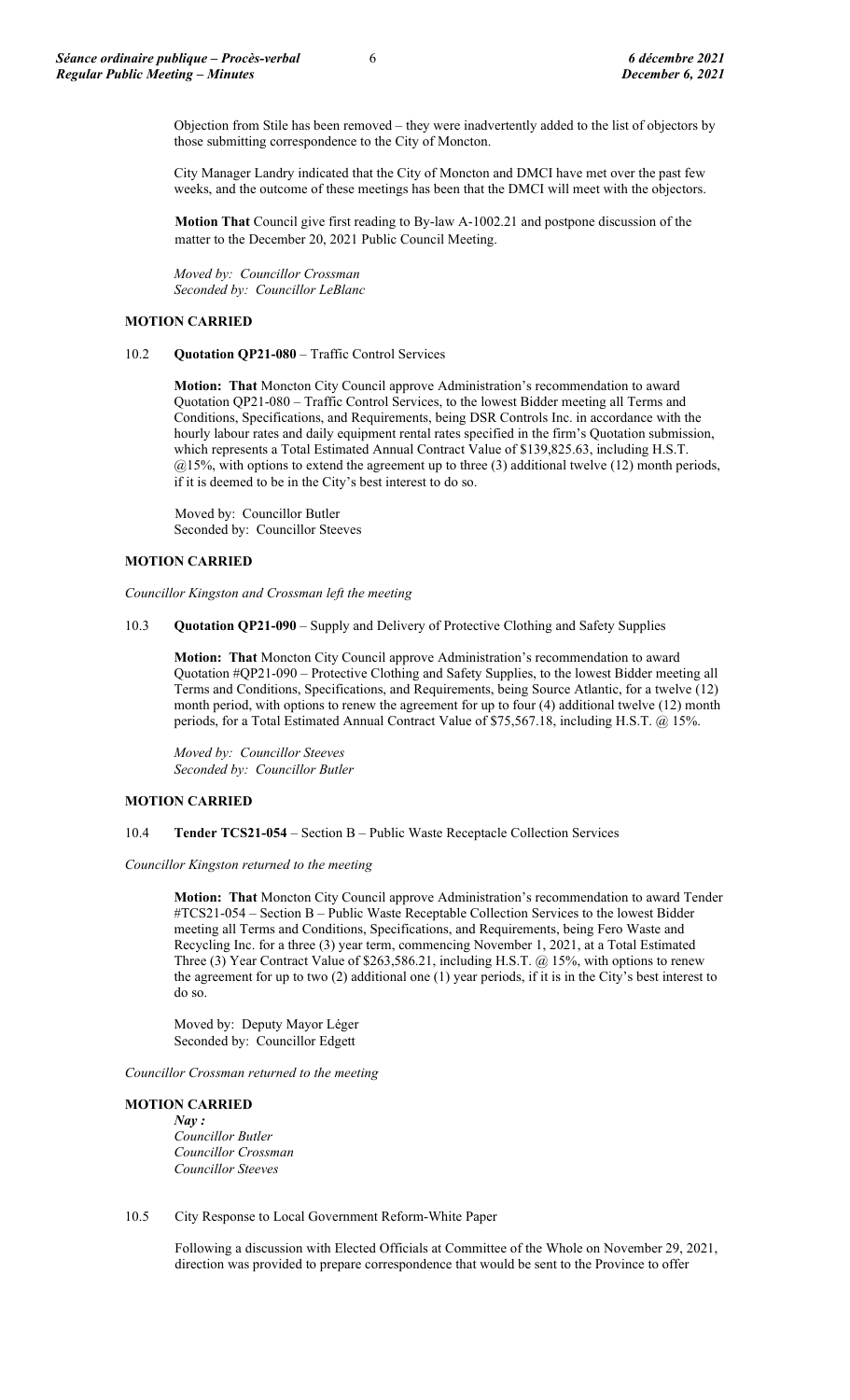congratulations on significant changes to local governance, support with the upcoming transitions and to highlight areas of continued concern**.**

**Motion: That** Moncton City Council approve the City of Moncton's response to the Local Governance Reform 'Working together for vibrant and sustainable communities' White Paper.

*Moved by: Councillor LeBlanc Seconded by: Deputy Mayor Léger*

Councillor Léger asked that the letter contain wording in regard to the financial impacts to community restructuring, in particular roads.

Councillor Butler requested clarification of residential tax adjustment, and how these will be incorporated, for communities being affected by the expanding boundaries. Mr. Landry indicated that the City will begin dialogue with the Province. This will be brought to Council at a future meeting.

### **MOTION CARRIED**

## **11.**

# **READING OF BY-LAWS**

*Councillor Thériault left the meeting*

11.1 **A By-law** in Amendment of a By-Law Relating to the approval of the Budget for Downtown Moncton Centre-ville Inc. and to Establish a Special Business Improvement Area Levy in the City of Moncton, being By-Law A-1002.21 – *First Reading (Subject to approval of item 10.1)*

*First Reading only*

11.2 **A By-Law** in Amendment of a By-Law Relating to the Stopping Up and Closing of Highways Within the City of Moncton, being By-Law T-221.1- *First Reading (Subject to approval of item 5.1)*

*First Reading only*

11.3 **A By-Law** in Amendment of the City of Moncton Zoning By-Law, being By-Law Z-220.10 – *First Reading* – 456 McLaughlin Drive *(Subject to approval of item 7.1)*

*First Reading only*

11.4 **A By-Law** Relating to The Establishment of an Events Moncton Committee in the City of Moncton, being By-Law A-1721 **–** *Second and Third Readings – (Subject to approval of item 9.1)*

**Motion: That** the Clerk give second reading to By-Law A-1721.

*Moved by: Deputy Mayor Léger Seconded by: Councillor Richard*

## **MOTION CARRIED**

*The Clerk gave second reading to by-law A-1721*

**Motion: That** a **By-Law** Relating to The Establishment of an Events Moncton Committee in the City of Moncton, being A-1721 given third reading and that it be ordained and passed and that the Mayor and City Clerk be authorized to sign same and affix the Corporate Seal of the City of Moncton thereto.

*Moved by: Councillor Richard Seconded by: Councillor LeBlanc*

*The Clerk gave third reading to By-Law A-1721*

### **MOTION CARRIED**

11.5 **A By-Law** in Amendment of a By-Law Relating to Shopping Carts in the City of Moncton – being By-Law A-1620.1 – *Second and Third Readings*

**Motion: That** the Clerk give second reading to By-Law A-1620.1.

Moved by: Councillor Butler Seconded by: Councillor Kingston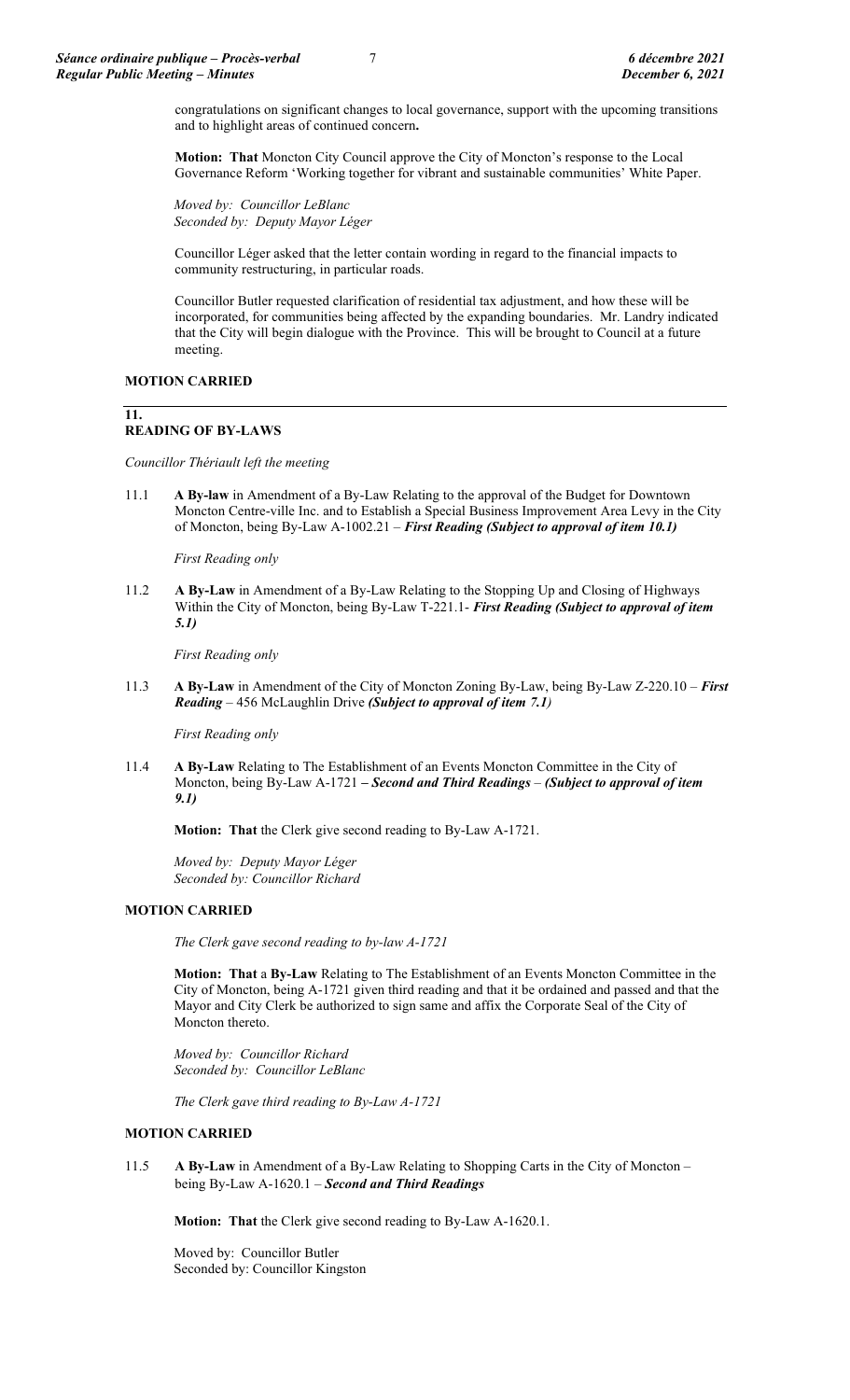## **MOTION CARRIED**

*Nay: Councillor Bourgeois*

### *Councillor Steeves left the meeting*

*The Clerk gave second reading to by-law A-1620.1*

**Motion: That** a **By-Law** in Amendment of a By-Law Relating to Shopping Carts in the City of Moncton, being A-1620.1 be given third reading and that it be ordained and passed and that the Mayor and City Clerk be authorized to sign same and affix the Corporate Seal of the City of Moncton thereto.

Moved by: Councillor Butler Seconded by: Councillor Kingston

*The Clerk gave third reading to by-law A-1620.1*

### **MOTION CARRIED**

*Nay :*

*Councillor Bourgeois*

#### **12.**

#### **NOTICES MOTIONS AND RESOLUTIONS**

*Councillor Crossman left the meeting Councillor Thériault returned to the meeting*

12.1 **Withdrawal** from Utility Capital Reserve Fund for 2021 Meter Replacement Program Costs incurred

*Councillor LeBlanc left the meeting*

| WHEREAS section 117(7) of the Local Governance Act of New Brunswick confers power on |
|--------------------------------------------------------------------------------------|
| City Council to create a Utility Capital Reserve Fund; and                           |

- WHEREAS the said Act requires that withdrawals made from the Utility Capital Reserve Fund be authorized by resolution; and
- WHEREAS the City Council approved Meter Replacement Program by way of adopted decisions of Council with costs to date for 2021 totalling \$190,000

THEREFORE BE IT RESOLVED that the sum of \$190,000 be released from the Utility Capital Reserve Fund covering the costs of the 2021 Meter Replacement Program, this being the procedures dictated by way of Provincial Legislation

Moved by: Councillor Edgett Seconded by: Deputy Mayor Léger

### **MOTION CARRIED**

- 12.2 **Withdrawal** from General Capital Reserve Fund for 2021 Deferred Facility Maintenance
	- WHEREAS section 101 of the Local Governance Act of New Brunswick confers power on City Council to create a General Capital Reserve Fund; and
	- WHEREAS the said Act requires that withdrawals from the General Capital Reserve Fund be authorized by resolution; and
	- WHEREAS the City Council approved Deferred Maintenance projects by way of adopted decisions of Council with costs to date for 2021 totalling \$337,283.42.

THEREFORE BE IT RESOLVED that the sum of \$337,283.42 be released from the General Capital Reserve Fund covering the costs of the Deferred Maintenance projects, this being the procedures dictated by way of Provincial Legislation.

Moved by: Councillor Edgett Seconded by: Councillor Butler

*Councillor Crossman returned to the meeting*

## **MOTION CARRIED**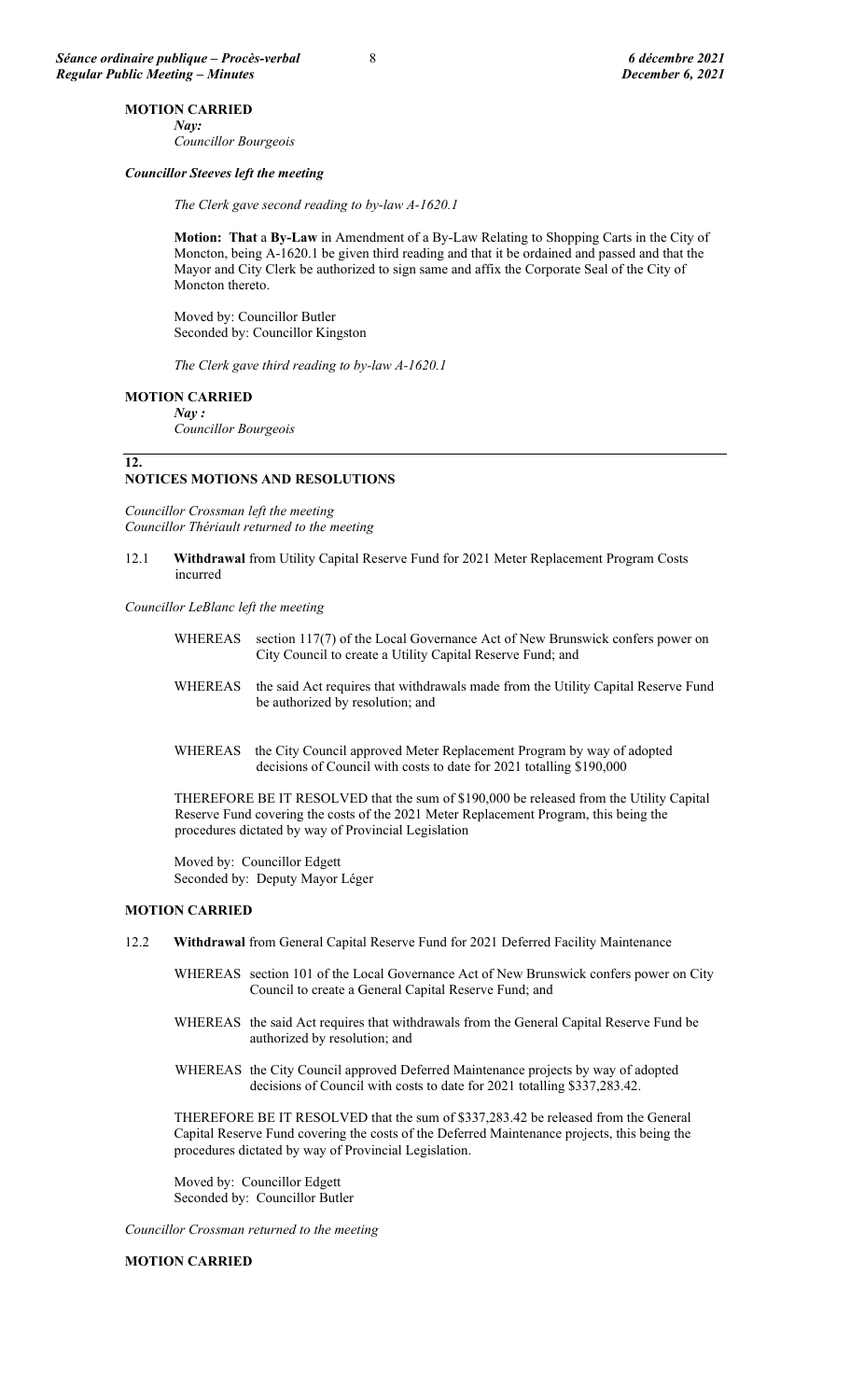- 12.3 **Withdrawal** from General Capital Reserve Fund for 2021 Lifecycle Maintenance Costs incurred
	- WHEREAS section 101 of the Local Governance Act of New Brunswick confers power on City Council to create a General Capital Reserve Fund; and
	- WHEREAS the said Act requires that withdrawals from the General Capital Reserve Fund be authorized by resolution; and
	- WHEREAS the City Council approve Lifecycle Maintenance Costs by way of adopted decisions of Council with costs to date for 2021 totalling \$79,847.74.

THEREFORE BE IT RESOLVED that the sum of \$79,847.74 be released from the General Capital Reserve Fund covering the costs of the 2021 Lifecycle Maintenance Costs, this being the procedures dictated by way of Provincial Legislation

Moved by: Councillor Butler Seconded by: Councillor Kingston

### **MOTION CARRIED**

- 12.4 **Withdrawal** from General Capital Reserve Fund for Avenir Centre Major Maintenance and Rehabilitation Payment
	- WHEREAS section 101 of the Local Governance Act of New Brunswick confers power on City Council to create a General Capital Reserve Fund; and
	- WHEREAS the said Act requires that withdrawals made from the General Capital Reserve Fund be authorized by resolution; and
	- WHEREAS the City Council approve the Avenir Centre Major Maintenance and Rehabilitation Payment per the operating and maintenance agreement by way of adopted decisions of Council with costs to date totalling \$135,058.71.

THEREFORE BE IT RESOLVED that the sum of \$135,058.71 be released from the General Capital Reserve Fund, this being the procedures dictated by way of Provincial Legislation.

Moved by: Councillor Edgett Seconded by: Deputy Mayor Léger

#### **MOTION CARRIED**

- 12.5 **Deposit** to General Capital Reserve for Fleet Reserve from sale of fleet equipment
	- WHEREAS section 101 of the Local Governance Act of New Brunswick confers power on City Council to create a General Capital Reserve Fund; and
	- WHEREAS the said Act requires that deposits made into the General Capital Reserve Fund be authorized by resolution; and
	- WHEREAS the City Treasurer recommends the deposit of \$406,425.22, be made to the General Capital Reserve Fund consisting of net proceeds from sale of fleet equipment.

THEREFORE BE IT RESOLVED that authorization be granted for a deposit in the amount of \$406,425.22, into the General Capital Reserve Fund.

Moved by: Deputy Mayor Léger Seconded by: Councillor Richard

### **MOTION CARRIED**

- 12.6 **Withdrawal** from General Capital Reserve Fund for 2021 City Fleet Replacement
	- WHEREAS section 101 of the Local Governance Act of New Brunswick confers power on City Council to create a General Capital Reserve Fund; and
	- WHEREAS the said Act requires that withdrawals made from the General Capital Reserve Fund be authorized by resolution; and
	- WHEREAS the City Council approve City Fleet Purchases by way of adopted decisions of Council with costs to date totalling \$ 1,666,443.35.

THEREFORE BE IT RESOLVED that the sum of \$ 1,666,443.35 be released from the General Capital Reserve Fund covering the costs of the 2021 City Fleet Purchase Costs, this being the procedures dictated by way of Provincial Legislation.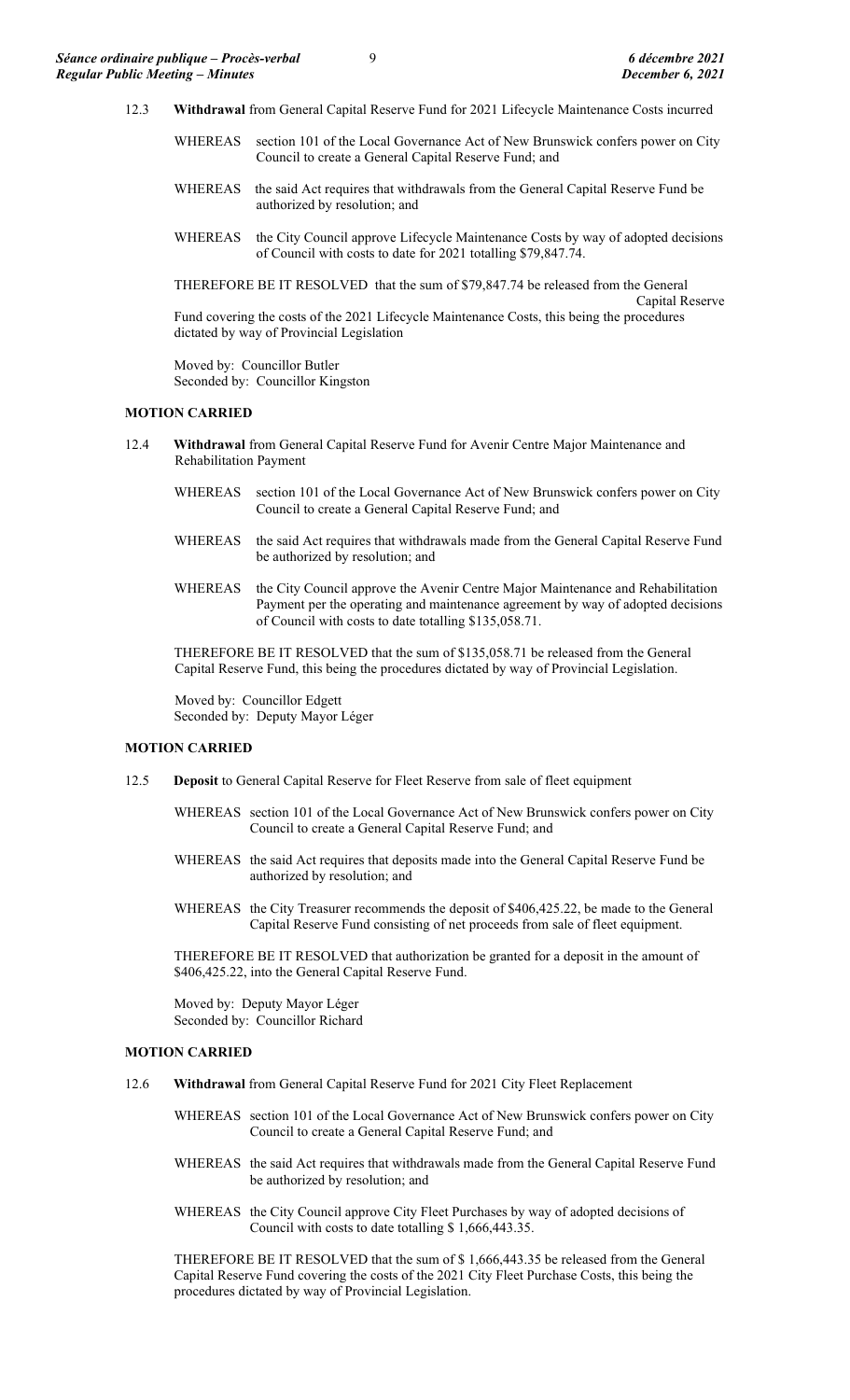Moved by: Deputy Mayor Léger Seconded by: Councillor Edgett

*Councillor LeBlanc returned to the meeting*

### **MOTION CARRIED**

- 12.7 **Deposit** to General Operating Reserve Fund for various operational items being deferred (City Hall Space Planning, ERP and Procure to Pay Project)
	- WHEREAS section 101 of the Local Governance Act of New Brunswick confers power on City Council to create a General Operating Reserve Fund; and
	- WHEREAS the said Act requires that deposits made from the General Operating Reserve Fund be authorized by resolution; and
	- WHEREAS the City Treasurer recommends a deposit of \$195,000 be made to the General Operating Reserve Fund from the General Operating Fund.

THEREFORE BE IT RESOLVED that authorization be granted for a deposit in the amount of \$195,000, from the General Operating Fund.

Moved by: Councillor Kingston Seconded by: Councillor Edgett

### **MOTION CARRIED**

- 12.8 **Deposit** to General Capital Reserve for COVID-19 Safe-Restart funding received in 2021
	- WHEREAS section 101 of the Local Governance Act of New Brunswick confers power on City Council to create a General Capital Reserve Fund; and
	- WHEREAS the said Act requires that deposits made into the General Capital Reserve Fund be authorized by resolution; and
	- WHEREAS the City Treasurer recommends the deposit of \$3,902,562.67, be made to the General Capital Reserve Fund consisting of funds received from COVID-19 Safe-Restart funding.

THEREFORE BE IT RESOLVED that authorization be granted for a deposit in the amount of \$3,902,562.67, into the General Capital Reserve Fund.

Moved by: Deputy Mayor Léger Seconded by: Councillor Kingston

### **MOTION CARRIED**

- 12.9 **Transfer** to the Utility Capital Reserve from the Utility Operating Reserve
	- WHEREAS section 101 of the Local Governance Act of New Brunswick confers power on City Council to create a Utility Capital Reserve Fund; and
	- WHEREAS the said Act requires that deposits made into the Utility Capital Reserve Fund be authorized by resolution; and
	- WHEREAS the City Treasurer recommends a transfer of \$1,500,000 be made from the Utility Operating Reserve Fund to the Utility Capital Reserve Fund.

THEREFORE BE IT RESOLVED that authorization be granted for a deposit in the amount of \$1,500,000, into the Utility Capital Reserve Fund.

Moved by: Councillor Richard Seconded by: Councillor Edgett

*Councillor Steeves returned to the meeting*

### **MOTION CARRIED**

**13.**

## **APPOINTMENTS TO COMMITTEES**